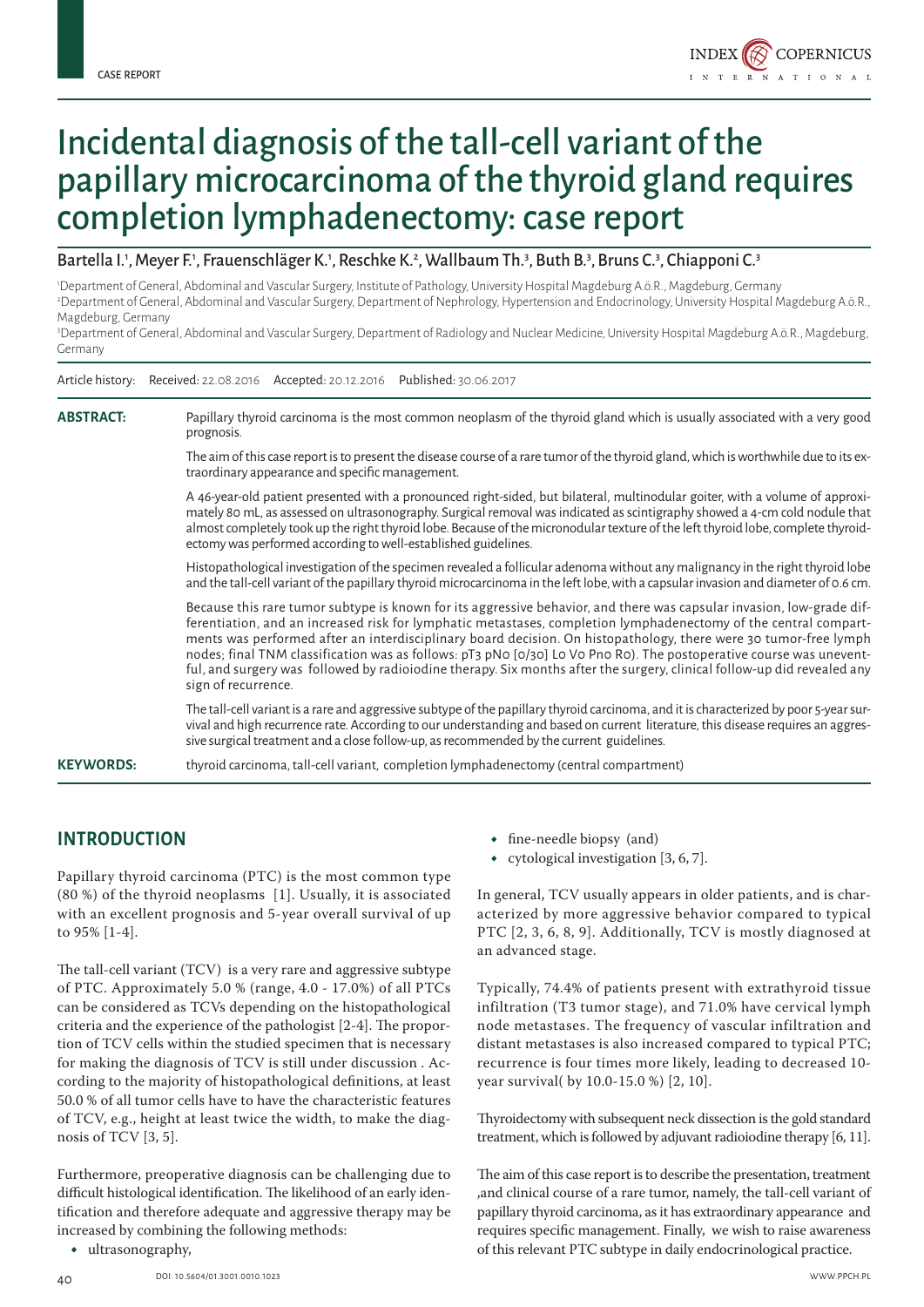

**Fig. 1.** Histopathological examination of the left lobule (HE stain): A) Regular thyroid tissue and the tall-cell variant of the papillary thyroid carcinoma. The infiltrating tumor mass shows collagen fibers, resulting in a shell-like appearance (magnification, 40-fold); B) Cancer cells have an eosinophilic cytoplasm and show characteristic nuclear inclusion bodies

(\*) and core notes (à) (magnification, 400-fold).

# **CASE REPORT**

A 46-year-old male patient presented with bilateral multinodular goiter, with volume of approximately 80 mL, as estimated on ultrasonography. Apart from arterial hypertension, the medical history of the patient was unremarkable.

An initial diagnosis was made by the general practitioner ,who also ordered scintigraphy that revealed a cold node within the right thyroid lobe. On physical examination, the patient did not present any signs of dysphagia, dyspnea, or dysphonia. On palpation, the goiter appeared not to infiltrate the surrounding tissue, and no swollen lymph nodes were found. Also, preoperative blood tests (including TSH and fT4) were normal.

On ultrasonography, the previously diagnosed cold node in the right lobe was confirmed, and it took up the entire right thyroid lobe. Furthermore, three hypoechogenic nodes, < 1 cm in diameter, were seen within the left thyroid lobe.

Since distant metastases were ruled out, right hemithyroidectomy was indicated. Because of the intraoperative finding of several hard nodes within the left lobe, the patient underwent total thyroidectomy. During the postoperative period, we observed temporary, slight hypocalcaemia (2.03 mmol/L - SI), which remained asymptomatic. Apart from that, other relevant clinical and laboratory parameters remained within normal ranges ,including normal postoperative phonation, as confirmed by an obligatory test of vocal cord function.

The histopathological investigation showed the right thyroid lobe ,weighing 49 g, with a follicular adenoma, 40 mm in diameter. Unexpectedly, the tall-cell variant of the papillary-microcarcinoma was found within the left lobe. The diameter of that tumor was 6 mm, and infiltration of the thyroid capsule and parathyroid connective tissue was seen. Lymphatic, neural, and vascular structures appeared not to be affected.

Because of low-grade differentiation and aggressive behavior of this subtype of PTC, neck dissection of the central compartment was planned after an interdisciplinary board decision. The histopathological investigation of the resected lymph nodes revealed 17 lymph nodes

from the left and 13 from the right side, all of them were tumor-free , resulting in the following classification: pT3 pN0 (0/30) L0 V0 Pn0 R0.

Further postoperative clinical course was uneventful. Calcium values normalized  $(2.26 \text{ mmol/L - SI})$ , and on the 6<sup>th</sup> day after surgery the patient was transferred for adjuvant radioiodine therapy to the Division of Nuclear Medicine.

The patient is scheduled for follow-up at six-month intervals during the first five years, and then once a year for another 5 years. On the first follow-up visit, there was no sign of recurrence. Clinical examination, ultrasonography, and blood tests (Tg and Tg-AK-titer and T3, T4, TSH) will be regularly performed according to the guidelines [12, 13].

#### **DISCUSSION**

The tall-cell variant of PTC is an extremely rare disease with an incidence of 0.13-0.7 per 100,000 [5, 14]. Histopathological diagnosis is challenging due to heterogenic morphological criteria and low prevalence [2]. However, accurate diagnosis is very important due to the aggressive behavior of this tumor compared to typical PTC.

Women are more likely to be affected (72.1-86.3 % [2, 14]) between the fourth and sixth decades of life [2, 5, 14, 15].

Although an early diagnosis would definitely hasten the initiation of appropriate treatment, only 30-40% of all TCV cases are diagnosed preoperatively [8]. Even in our case, the T3 tumor stage of the TCV was only found by chance, which is in accordance with the fact that 60.5 % of all cases appear to have the T3 tumor stage. For comparison, in typical (non-TCV) PTC, only 26.8 % of patients present initially with the T3 tumor stage [2].

In addition, TCV is associated with worse 5- and 10-year survival (by 15 %) due to higher rates of:

- Lymph node and distant metastases,
- Extrathyroid extension of tumor,
- Tumor recurrence (and)
- Vascular invasion  $[2, 3, 10, 11, 14]$ .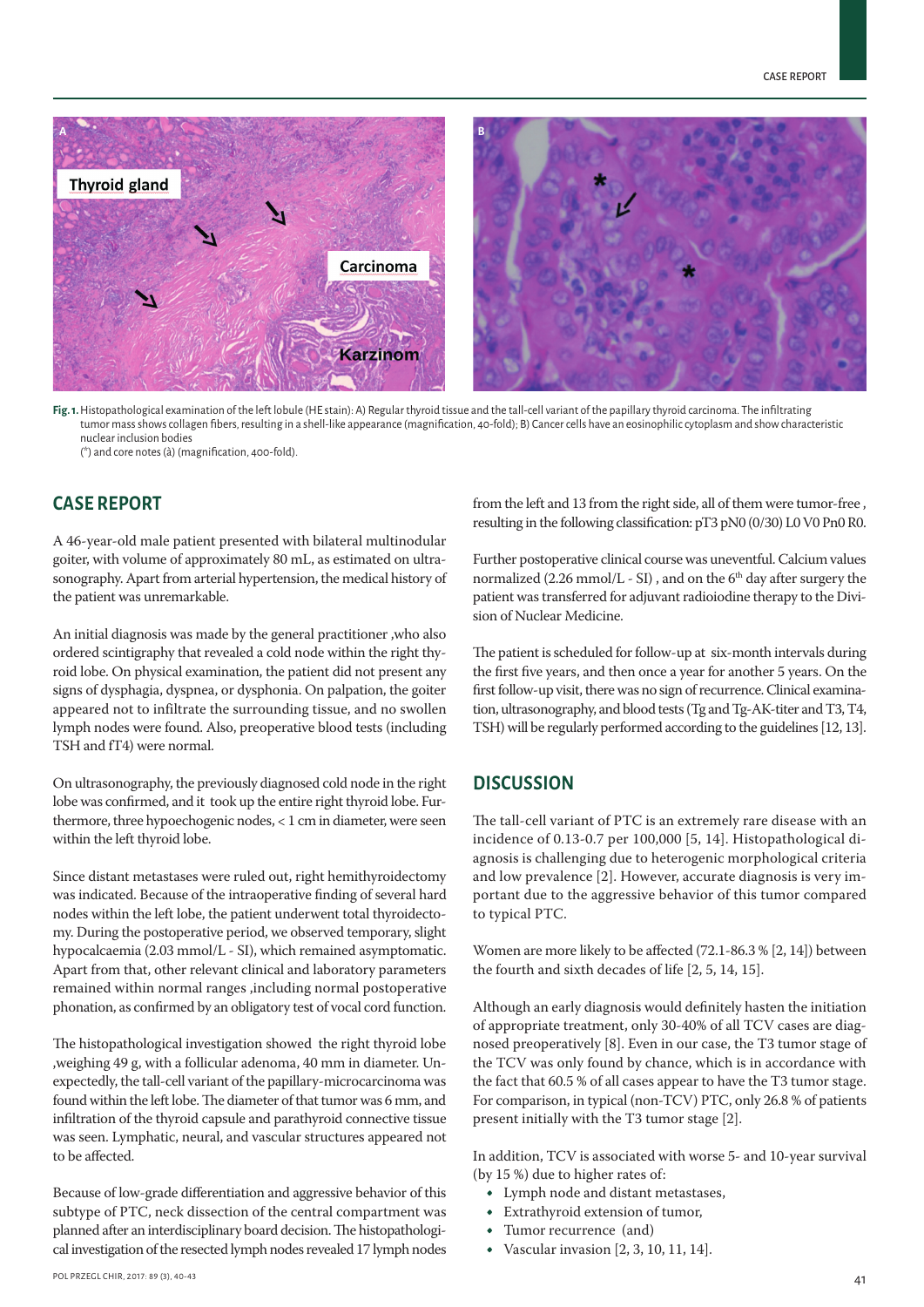In patients with the tall-cell variant of microcarcinoma, tumor infiltration of lymph nodes was detected in 63.4 % of cases in comparison to 42.7% in patients with typical papillary thyroid carcinoma [2].

With regard to the surgical approach and according to the current guidelines, in case of lack of tumor infiltration of the central compartment of cervical lymph nodes and lack of detectable lymph node metastases within the lateral compartment, prophylactic dissection of the latter compartment is not recommended. In particular, with regard to perioperative morbidity, among other complications such as lymphatic fistula, or cervicobrachial syndrome, there is no sufficient evidence due to lack of appropriate data that would justify dissection of the lateral compartment in the presented patient [16-24].

In the reported case, a small tumor was diagnosed (0.6 cm). Although typical PTCs do not require lymphadenectomy, this procedure was performed in our patient due to the aggressive nature of TCV. In the German guidelines, TCV is mentioned as a special variant that "could be more aggressive" [26].

Carling et al. recommend "a more aggressive approach" with "at least thyroidectomy" [26]. Since lymph nodes are affected in the majority of patients with TCV (63.4 % vs. 42.7 % in typical PTC) [2]), we performed central lymphadenectomy. According to the current guidelines, lateral compartment dissection is not recommended in case of tumor-free medial compartments. For this reason, it was not performed in our patient.

#### REFERENCES

- 1. Calangiu C, Simionescu C, Stepan A et al. The Assessment of Prognostic Histopathological Parameters Depending on Histological Patterns of Papillary Thyroid Carcinoma. Curr Health Sci J 2014; 40(1): 37–41
- 2. Oh WJ, Lee YS, Cho U et al. Classic papillary thyroid carcinoma with tall cell features and tall cell variant have similar clinicopathologic features. Korean J Pathol 2014; 48(3): 201-208
- 3. Choi YJ, Shin JH, Kim J et al. Tall cell variant of papillary thyroid carcinoma. J Ultrasound Med 2011; 30(6): 853-858
- 4. Morris LGT, Shaha AR, Tuttle MR et al. Tall-Cell Variant of Papillary Thyroid Carcinoma: A Matched-Pair Analysis of Survival. Thyroid 2010; 20(2): 153–158
- 5. Axelsson TA, Hrafnkelsson J, Olafsdottir EJ et al. Tall-Cell Variant of Papillary Thyroid Carcinoma: A Population-Based Study in Iceland. Thyroid 2015; 25(2): 216-220
- 6. Roman S, Sosa J. Aggressive variants of papillary thyroid cancer. Curr Opin Oncol 2013; 25(1): 33-38
- 7. Tötsch M, Quadbeck B, Görges R et al. Präoperative Punktionszytologie beim Schilddrüsenkarzinom. Onkologe 2005; 11: 40-49
- 8. Guan H, Vandenbussche CJ, Erozan YS et al. Can the tall cell variant of papillary thyroid carcinoma be distinguished from the conventional type in fine needle aspirates? Acta Cytol 2013; 57(5): 534-542
- 9. Ganly I, Ibrahimpasic T, Rivera M et al. Prognostic implications of papillary thyroid carcinoma with tall-cell features. Thyroid 2014; 24(4): 662-670
- 10. Collini P, Massimino M, Mattavelli F et al. Tall Cell Variant of Papillary Thyroid Carcinoma in Children Report of Three Cases With Long-Term Follow-Up From a Single Institution. Int J Surg Pathol 2014; 22(6): 499-504
- 11. Calò PG, Pisano G, Medas F et al. Total thyroidectomy without prophylactic central neck dissection in clinically node-negative papillary thyroid cancer: is it an adequate treatment? World J Surg Oncol 2014; 12(1): 152
- 12. Pacini F, Schlumberger M, Dralle H et al. European consensus for the management of patients with differentiated thyroid carcinoma or the follicular epithelium. Eur J Endocrinol 2006, 154: 787-803
- 13. Ernst R, Grußendorf M, Heidemann E et al. Leitlinie des OSP Stuttgart zur Diagnostik und Therapie des Schilddrüsenkarzinoms, 2011
- Kazaure HS, Roman SA, Sosa JA. Aggressive variants of papillary thyroid can-

Adjuvant radioiodine therapy is generally recommended [25, 26], and was also applied in the presented patient.

Further follow-up is conducted in accordance with guideline recommendations. If adequate ultrasound surveillance is performed, no further radiological examination is required [12, 13].

### **CONCLUSION**

The tall-cell papillary thyroid carcinoma is a rare and aggressive tumor. Adequate diagnosis is challenging due to heterogeneous pathological appearance, as described in earlier reports.

Although most cases of TCV are diagnosed postoperatively, aggressive surgical therapy and adjuvant radioiodine therapy are highly recommended due to:

- Aggressive behavior,
- Possible early capsular invasion and infiltration of parathyroid connective tissue,
- Possible low-grade differentiation, (and)
- An increased risk of lymphatic metastases.

After treatment, an adequate follow-up regimen over a period of 10 years is also highly recommended by the current to guidelines. It should include physical examination, ultrasound surveillance, and analysis of laboratory parameters.

cer: incidence, characteristics and predictors of survival among 43,738 patients. Ann Surg Oncol 2012; 19(6): 1874-1880

- 15. Bernstein J, Virk RK, Hui P et al. Tall cell variant of papillary thyroid microcarcinoma: clinicopathologic features with BRAF(V600E) mutational analysis. Thyroid 2013; 23(12): 1525-153116 Cooper D, Doherty GM, Haugen BR et al. Revised AmericanThyroid Association management guidelines for patients with thyroid nodules and differentiated thyroid cancer. Thyroid 2009; 19(11): 1167-1214
- 16. Remmler D, Byers R, Scheetz J et al. A prospective study of shoulder disability resulting from radical and modified neck dissections. Head Neck Surg 1986; 8: 280–286
- 17. van Wilgen CP, Dijkstra PU, van der Laan BF et al. Shoulder complaints after neve sparing neck dissections. Int J Oral Maxillofac Surg 2004; 33: 252–527
- 18. Kupferman ME, Patterson M, Mandel SJ et al. Safety of modified radical neck dissection for differentiated thyroid carcinoma. Laryngoscope 2004; 114: 403–406
- 19. Roh JL, Kim DH, Park CI. Prospective identification of chyle leakage in patients undergoing lateral neck dissection for metastatic thyroid cancer. Ann Surg Oncol 2008; 15: 424–429
- 20. Lorenz K, Abuazab M, Sekulla C et al. Management of lymph fistulas in thyroid surgery. Langenbecks Arch Surg 2010; 395: 911–917
- 21. McGarvey AC, Chiarelli PE, Osmotherly PG et al. Physiotherapy for accessory nerve shoulder dysfunction following neck dissection surgery: a literature review. Head Neck 2011; 33: 274–280
- 22. Ito Y, Higashiyama T, Takamura Y et al. Risk factors for recurrence to the lymph node in papillary throid carcinoma patients without preoperatively detectable lateral node metastasis: validity of prophylactic modified radical neck dissection. World J Surg 2007; 31: 2085–2091
- 23. Perros P, Boelaert K, Colley S et al. British Thyroid Association. Guidelines for the management of thyroid cancer. Clin Endocrinol (Oxf) 2014; 81 Suppl 1: 1-122
- 24. Reiners C, Dietlein M, Luster M. Radio-iodine therapy in differentiated thyroid cancer: indications and procedures. Best Pract Res Clin Endocrinol Metabol 2008; 22(6): 989-1007
- 25. Carling T, Ocal IT, Udelsman R. Special variants of differentiated thyroid cancer: does it alter the extent of surgery versus well-differentiated thyroid cancer? World J Surg 2007; 31(5): 916-923